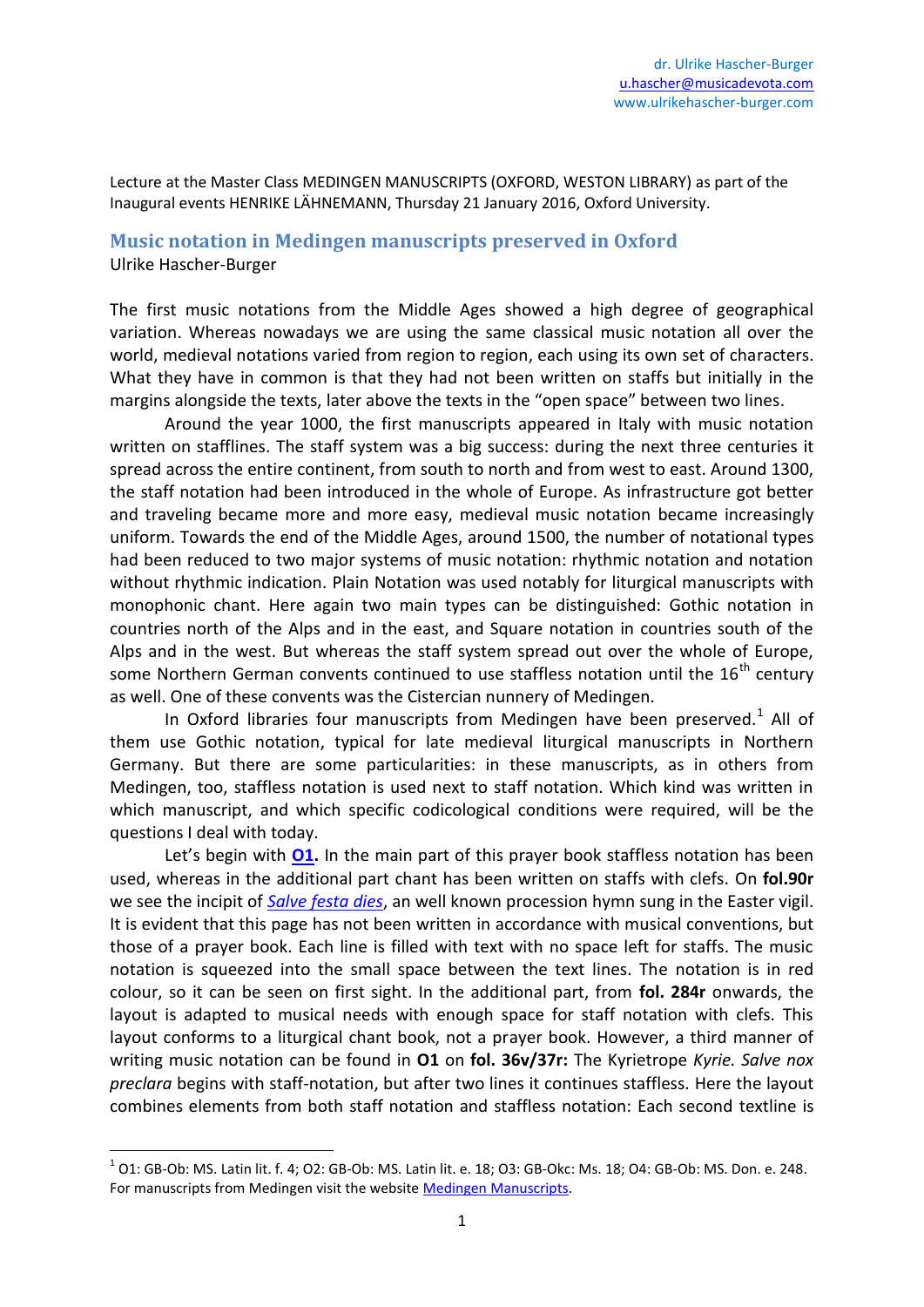left empty providing space for staffless but diastematic notation: the pitch is not shown as accurately as with staffs, but the melody can be reconstructed quite easily.

In **[O2](https://www.flickr.com/photos/94467051@N00/sets/72157653099970783/)**, music notation has been used in the first two parts. We see some incipits with music notation in the liturgy of the burial on **fol. 81v**, all with staffs. As is usually the case in liturgical manuscripts, the letters of the chant texts are smaller than those of the prayers to gain space for stafflines leaving one text line empty. However, only one line is given with the incipit of the chant in question. In this part of the manuscript, the texts spoken by the provost were more important than the antiphons sung by the choir. In contrary, the first part, the *Liber Ordinarius*, is almost completely focused on liturgical music, most of it written on staff lines. But here, too, differences can be observed. On **fol. 49v** and following, *[Laudes](http://cantusindex.org/id/g02530)  [Salvatori](http://cantusindex.org/id/g02530)*, a well known Latin Easter sequence sung by the priests, has been interpolated with the German Leise *Crist is upstanden*, sung by the parish community. Whereas the Latin text is written completely down, only the incipit and the end of the German Leise have been recorded. Again this is due to the function of the book: the provost only needed the Latin chant, some indications of the German Leise were sufficient.

In **O3**, music notation has been added only once, to a further unknown hymn in honour of St. Maurice on **fol. 149r**. 2 Again this hymn is adapted to the layout of a prayer book with no extra space left for music notation. As is typical for hymns, only the first stanza has been notated, and the beginning of the second one until the end of the line, while the other stanza's on **fol. 149v** remained without music. They have been sung to the same melody, so they needed no music notation.

**[O4](https://www.flickr.com/photos/94467051@N00/sets/72157662108919616)** finally mainly contains staffless notation. On **fol. 103r**, the incipit of the antiphon *[Intende in me et exaudi me](http://cantusdatabase.org/node/376727)* is huddled between the lines, probably as a later addition. In the right corner above, the word "Quarti" indicates the psalm tone (*quarti toni*), the simple melody in which the psalm had to be sung, combined with the first three notes of this tone. In contrast, on **fol. 277v** the responsory for the Office of the dead, *[Subvenite sancti dei](http://cantusindex.org/id/007716)*, is written in the manner of liturgical books on stafflines with clefs.

Medingen manuscripts in Oxford and abroad show a wide range of layout concerning music notation. The choice was not made at random. First of all, the layout of the music notation depended on the function of the manuscript. In books for liturgical use as O2 it was necessary to write music as clear as possible to guarantee a faultless development of the liturgy. In a private Psalter as O4, music notation is exceptional, in liturgical Psalters only the antiphons and a few other chants accompanying the psalms show music notation. And in prayer books normally no music was written at all. In this respect Medingen prayer books such as O1 and O3 are unique. Music notation here probably has been used as an aid to memory, squeezed between the lines, due to the layout of this kind of manuscripts.

Prayer books had to be handy and compact, there was no superfluous space left for music notation. Thus using staffless notation didn't mean the nuns were not familiar with the notational conventions of their time, as demonstrate O2 and small quires with songs or chant notated fullout as in O1. The choice of staffless notation in prayer books is rather due to a creative handling of this manuscript type.

That brings me at last to the question: why should music notation be added to prayer books at all? Medingen prayer books combine three kinds of texts: prayers, meditations and liturgical chant grouped together in liturgical-thematic order. As we know, the late medieval reform movement of the Modern Devotion – the spiritual background of the monastic

**.** 

<sup>&</sup>lt;sup>2</sup> Foto on database **Musica Devota (University of Rostock)**